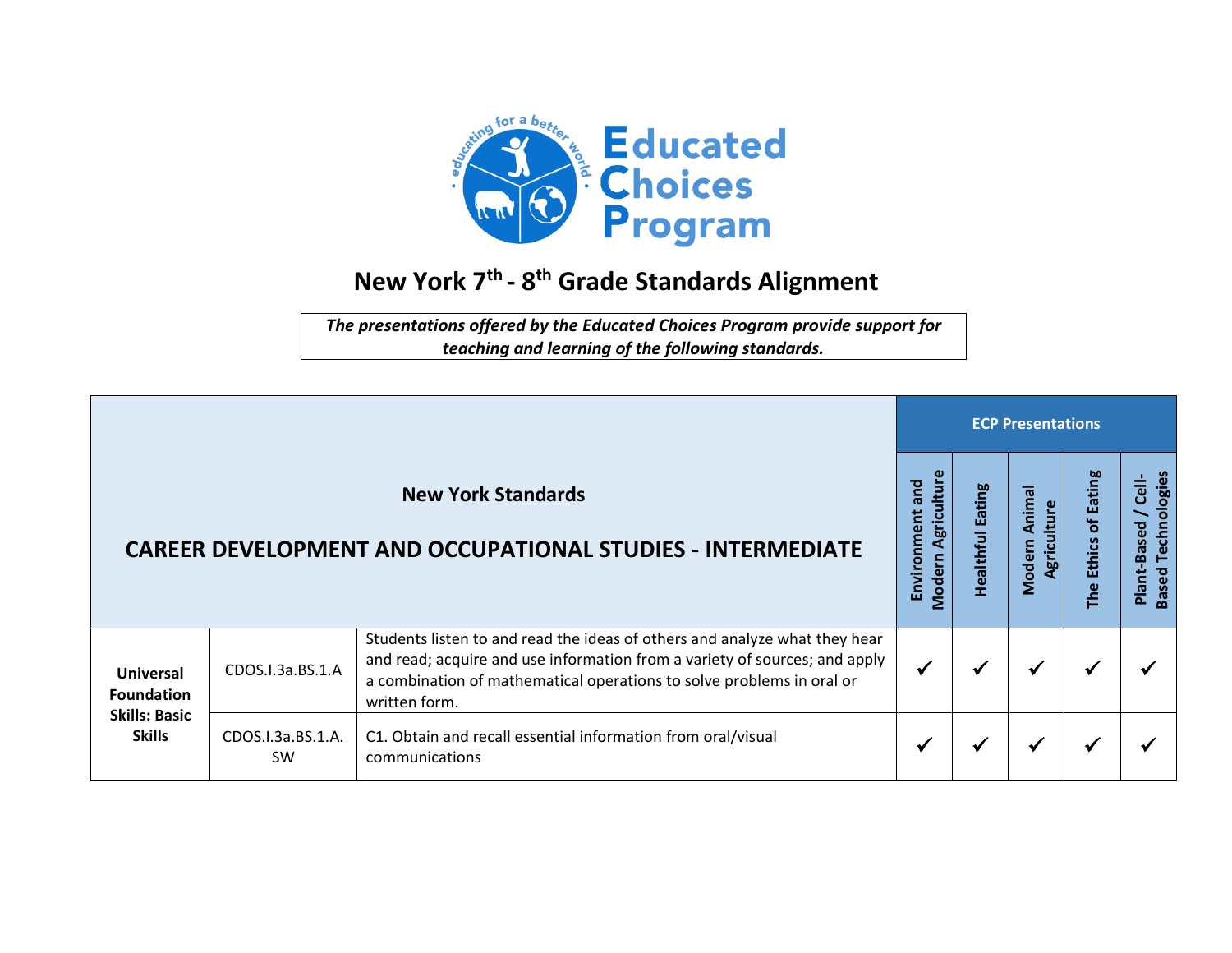|                                                                            |                         | C2. Determine significance of new information                                                                                               |   |              |   |  |
|----------------------------------------------------------------------------|-------------------------|---------------------------------------------------------------------------------------------------------------------------------------------|---|--------------|---|--|
| <b>Universal</b><br><b>Foundation</b><br>Skills:<br><b>Thinking Skills</b> | CDOS.I.3a.TS.2.A        | Students evaluate facts, solve advanced problems, and make decisions by<br>applying logic and reasoning skills.                             |   |              |   |  |
|                                                                            | CDOS.I.3a.TS.2.a.S<br>W | A1. Identify and isolate components of the problem                                                                                          | ✔ | $\checkmark$ | √ |  |
|                                                                            |                         | A2. Identify several alternatives for making a decision                                                                                     |   |              |   |  |
|                                                                            |                         | A3. Define several consequences of each alternative                                                                                         |   |              |   |  |
| <b>Universal</b>                                                           |                         | B3. Engage in effective brainstorming                                                                                                       |   | ✔            |   |  |
| <b>Foundation</b><br>Skills:<br><b>Thinking Skills</b>                     | CDOS.I.3a.TS.2.a.S<br>W | B5. Determine usefulness of data                                                                                                            |   |              |   |  |
|                                                                            |                         | B6. Adapt previous knowledge to new situations                                                                                              |   |              |   |  |
|                                                                            |                         | B7. Predict results based on previous knowledge and current data                                                                            |   |              |   |  |
| <b>Universal</b><br><b>Foundation</b><br>Skills:                           | CDOS.I.3a.PQ.3.A        | Students demonstrate an understanding of the relationship between<br>individuals and society and interact with others in a positive manner. |   |              |   |  |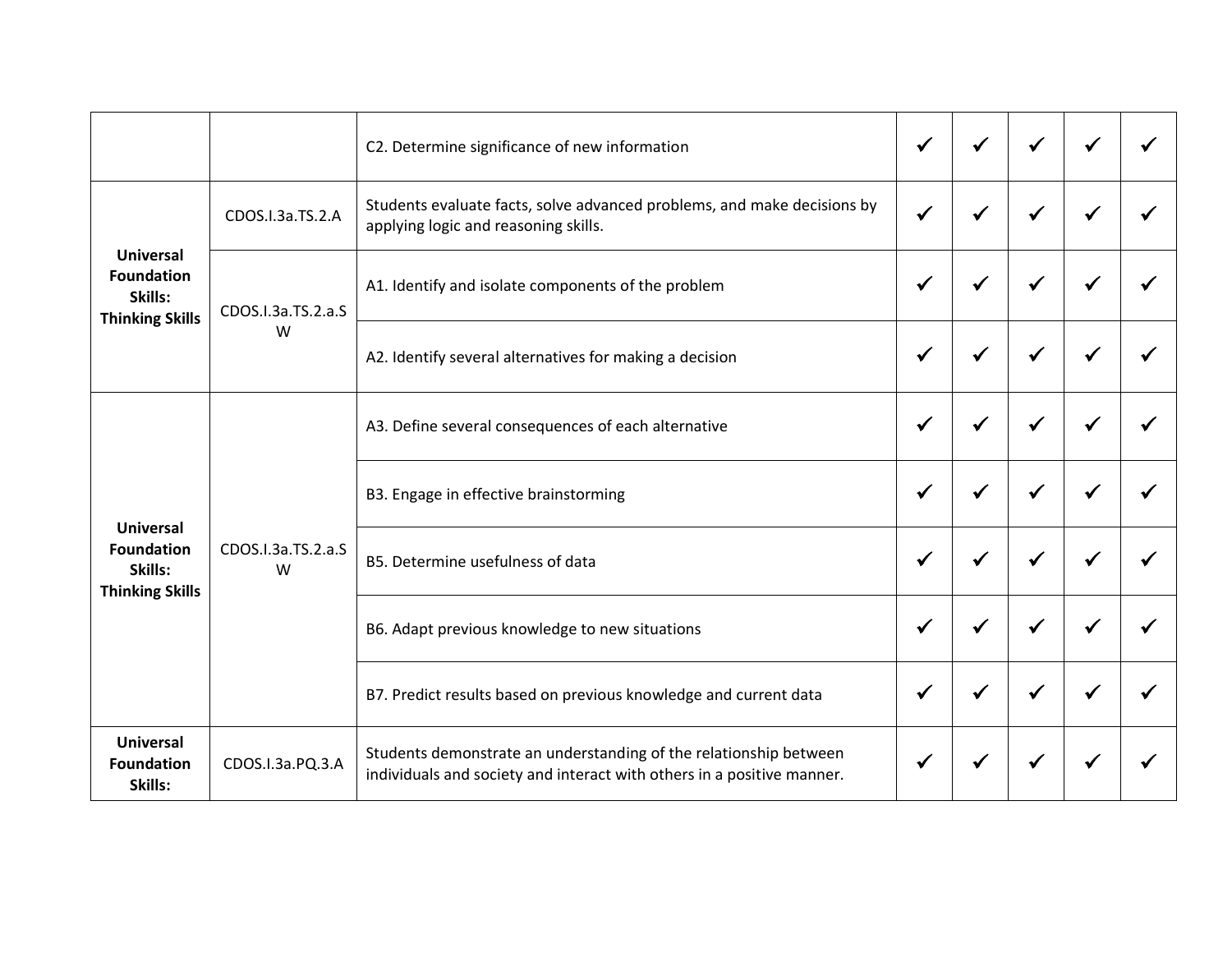| Personal<br><b>Qualities</b>                                                            | CDOS.I.3a.PQ.3.A.<br>SW.       | E. Model ethical behavior.                                                    |   |  | ₩         |  |
|-----------------------------------------------------------------------------------------|--------------------------------|-------------------------------------------------------------------------------|---|--|-----------|--|
| <b>Universal</b><br><b>Foundation</b><br>Skills:<br>Personal<br><b>Qualities</b>        | CDOS.I.3a.PQ.3.A.              | I. Understand and demonstrate integrity in a variety of situations.           | v |  | ₩         |  |
|                                                                                         | <b>SW</b>                      | K. Tolerate differences of opinion.                                           |   |  | $\bullet$ |  |
| <b>Universal</b><br><b>Foundation</b><br>Skills:<br><b>Managing</b><br><b>Resources</b> | CDOS.I.3a.MR.7.A.<br><b>SW</b> | D. Recognize the existence and proper use of human and nonhuman<br>resources. | √ |  | $\bullet$ |  |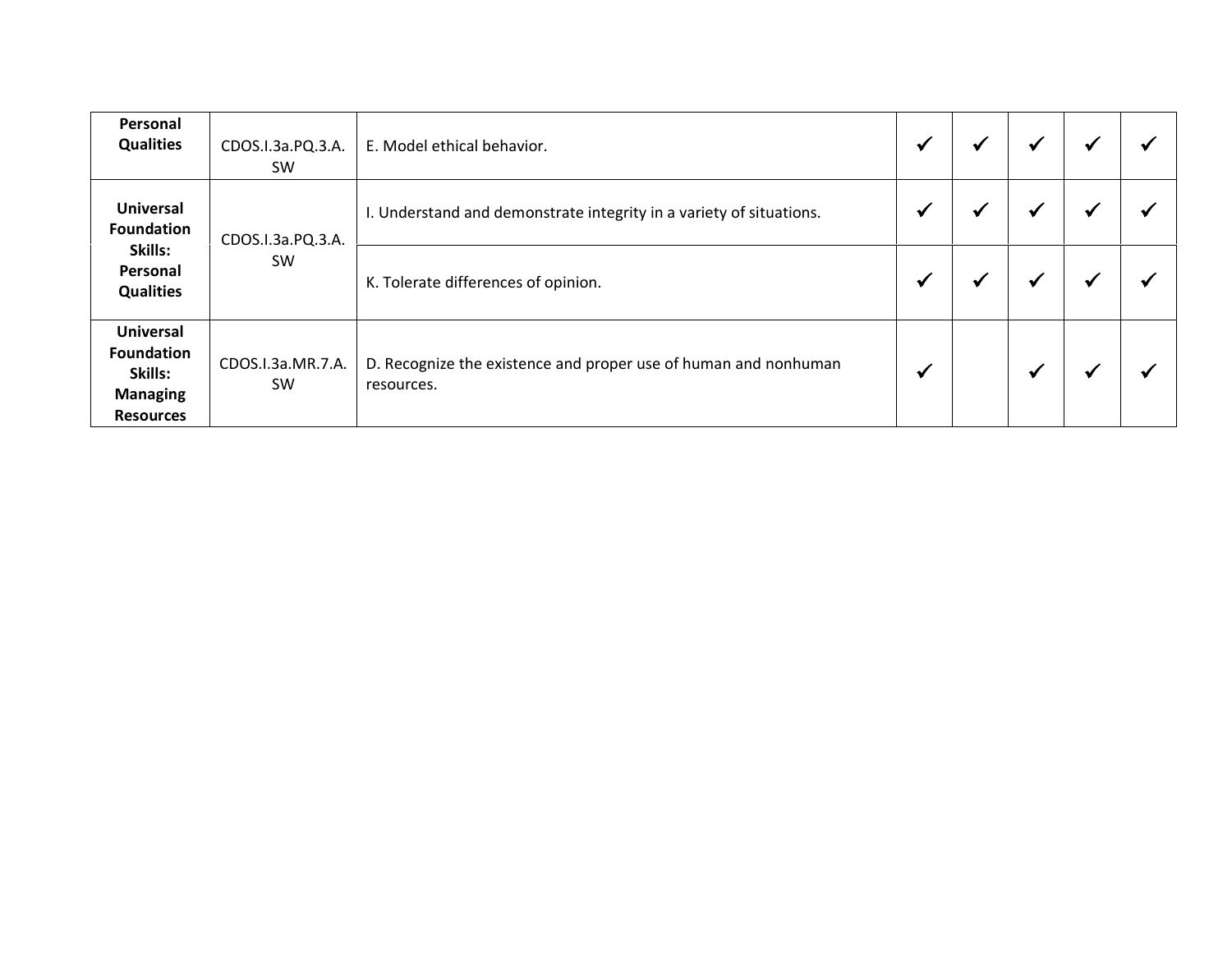|                                              |             |                                                                                                                                                                                                                                    |                                              |                  | <b>ECP Presentations</b>     |                      |                                                      |
|----------------------------------------------|-------------|------------------------------------------------------------------------------------------------------------------------------------------------------------------------------------------------------------------------------------|----------------------------------------------|------------------|------------------------------|----------------------|------------------------------------------------------|
|                                              |             | <b>New York State Next Generation Standards</b><br><b>ENGLISH LANGUAGE ARTS 7-8</b>                                                                                                                                                | <b>Modern Agriculture</b><br>Environment and | Healthful Eating | Modern Animal<br>Agriculture | The Ethics of Eating | <b>Based Technologies</b><br>$C$ ell-<br>Plant-Based |
| Grade 7:<br><b>Speaking and</b><br>Listening | <b>7SL1</b> | Engage effectively in a range of collaborative discussions with diverse<br>partners; express ideas clearly and persuasively, and build on those of<br>others.                                                                      |                                              |                  | ₩                            |                      |                                                      |
|                                              | 7SL1c       | Pose questions that elicit elaboration and respond to others' questions<br>and comments with relevant observations and ideas that bring the<br>discussion back on topic as needed.                                                 |                                              |                  | ✔                            |                      |                                                      |
|                                              | 7SL1d       | Acknowledge new information expressed by others and, when warranted,<br>modify personal views.                                                                                                                                     | ✔                                            |                  | √                            | $\checkmark$         |                                                      |
|                                              | <b>7SL2</b> | Analyze the central ideas and supporting details presented in diverse<br>formats (e.g., including visual, quantitatively, and oral) and explain how<br>the ideas clarify and/or contribute to a topic, text, or issue under study. |                                              |                  | ✔                            |                      |                                                      |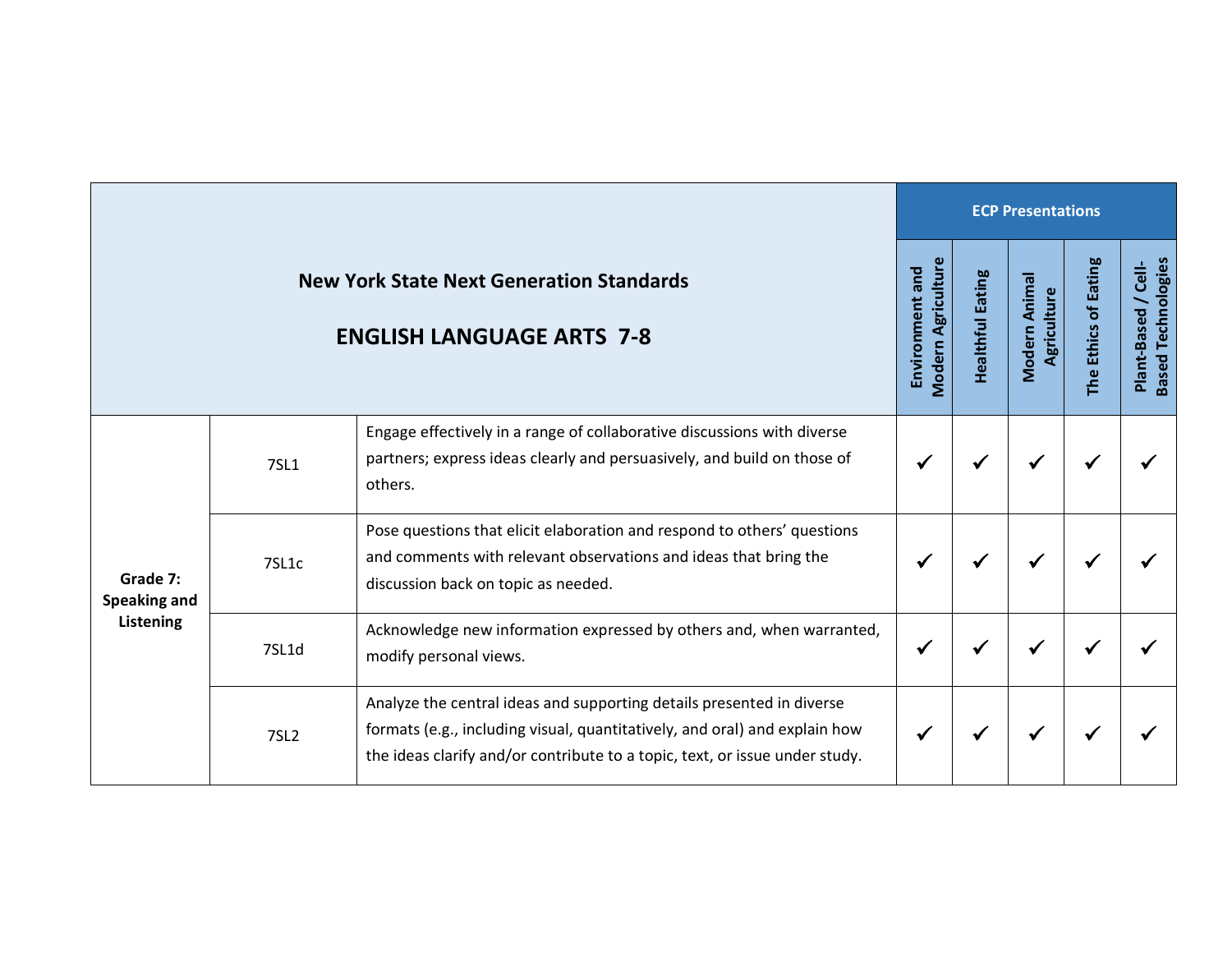|                                              | 7SL3             | Delineate a speaker's argument and specific claims, evaluating for sound<br>reasoning, and the relevance and sufficiency of the evidence.                                                                      |  |  |  |
|----------------------------------------------|------------------|----------------------------------------------------------------------------------------------------------------------------------------------------------------------------------------------------------------|--|--|--|
|                                              | 8SL1             | Engage effectively in a range of collaborative discussions with diverse<br>partners; express ideas clearly and persuasively, and build on those of<br>others.                                                  |  |  |  |
|                                              | 8SL1c            | Pose questions that connect the ideas of several speakers and respond to<br>others' questions and comments with relevant evidence, observations,<br>and ideas.                                                 |  |  |  |
| Grade 8:<br>Speaking and<br><b>Listening</b> | 8SL1d            | Acknowledge new information expressed by others and, when warranted,<br>qualify or justify personal views in light of the evidence presented.                                                                  |  |  |  |
|                                              | 8SL <sub>2</sub> | Analyze the purpose of information presented in diverse formats (e.g.,<br>including visual, quantitative, and oral) and evaluate the motives (e.g.,<br>social, commercial, political) behind its presentation. |  |  |  |
|                                              | 8SL3             | Delineate a speaker's argument and specific claims, evaluating for sound<br>reasoning, and the relevance and sufficiency of the evidence; identify<br>when irrelevant evidence is introduced.                  |  |  |  |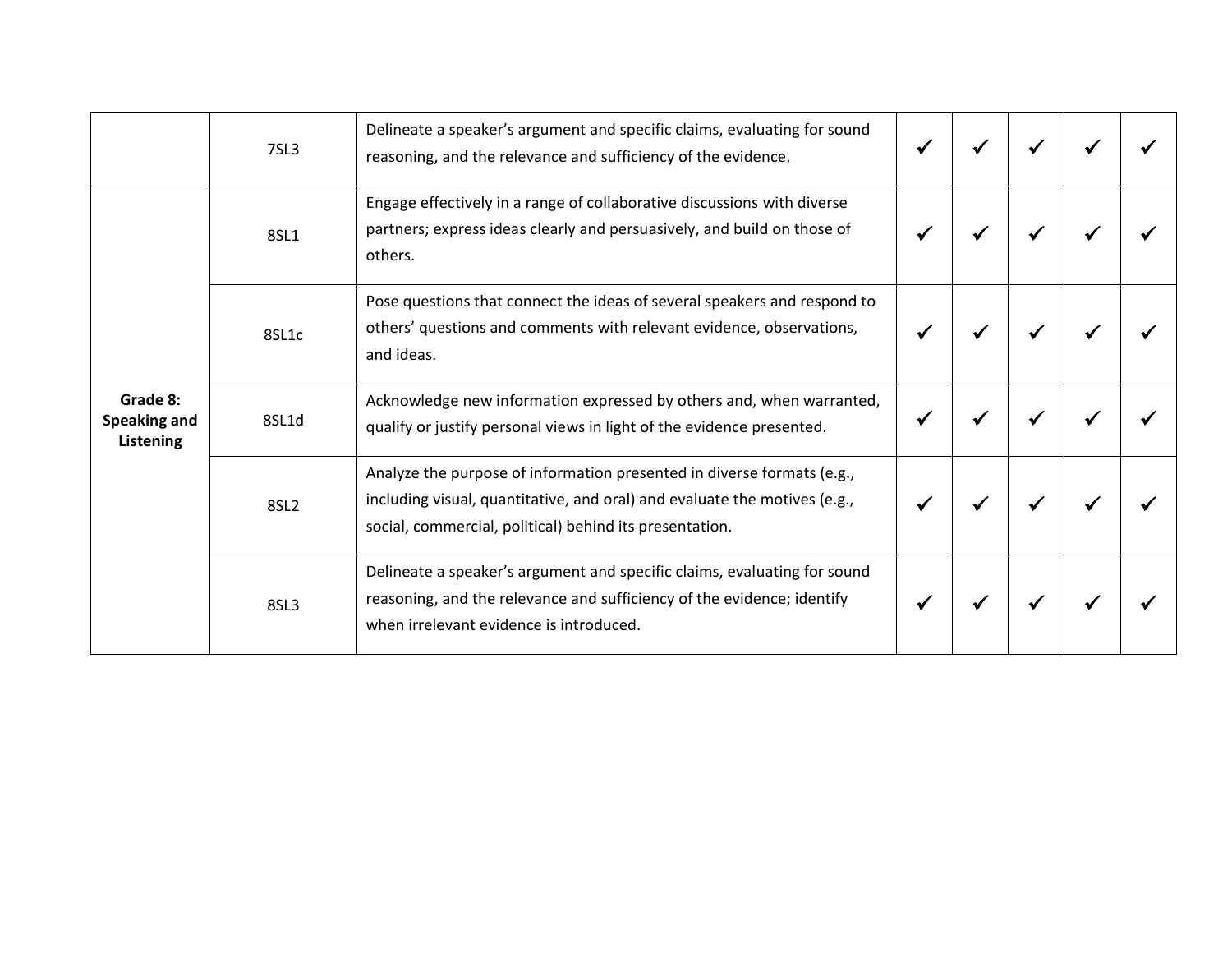|                                                    |            |                                                                                                                                                                                                                                                                                                  |                                              |                  | <b>ECP Presentations</b>    |                      |                                                   |
|----------------------------------------------------|------------|--------------------------------------------------------------------------------------------------------------------------------------------------------------------------------------------------------------------------------------------------------------------------------------------------|----------------------------------------------|------------------|-----------------------------|----------------------|---------------------------------------------------|
|                                                    |            | <b>New York Standards</b><br><b>FAMILY AND CONSUMER SCIENCE - INTERMEDIATE</b>                                                                                                                                                                                                                   | <b>Modern Agriculture</b><br>Environment and | Healthful Eating | Modern Anima<br>Agriculture | The Ethics of Eating | <b>Based Technologies</b><br>Cell-<br>Plant-Based |
| Personal<br><b>Health and</b><br><b>Fitness</b>    | Standard 1 | Students will use an understanding of the elements of good nutrition<br>to plan appropriate diets for themselves and others. They will know<br>and use the appropriate tools and technologies for safe and healthy<br>food preparation.                                                          |                                              |                  |                             | √                    |                                                   |
| A Safe and<br><b>Healthy</b><br><b>Environment</b> | Standard 2 | Students will demonstrate personally and socially responsible<br>behaviors. They will care for and respect themselves and others. They<br>will recognize threats to the environment and offer appropriate<br>strategies to minimize them. .                                                      |                                              |                  | ✔                           |                      |                                                   |
| <b>Resource</b><br><b>Management</b>               | Standard 3 | Students will understand the influence of culture, media, and<br>technology in making decisions about personal and community health<br>issues. They will know about and use valid health information,<br>products, and services. Students will advocate for healthy families and<br>communities. |                                              |                  |                             |                      |                                                   |

r.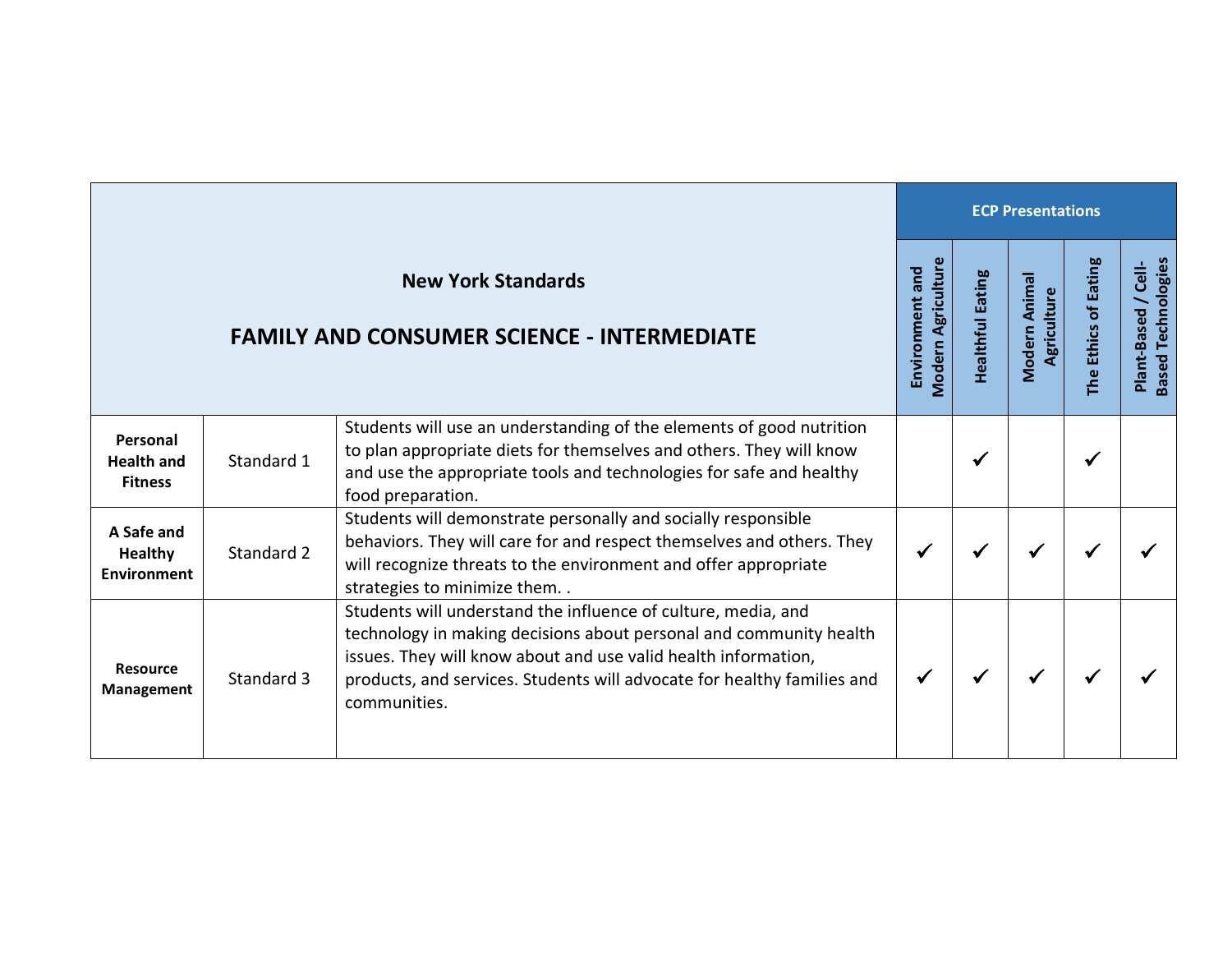|                                                    |            |                                                                                                                                                                                                                                                                          |                                              |                         | <b>ECP Presentations</b>     |                      |                                                  |
|----------------------------------------------------|------------|--------------------------------------------------------------------------------------------------------------------------------------------------------------------------------------------------------------------------------------------------------------------------|----------------------------------------------|-------------------------|------------------------------|----------------------|--------------------------------------------------|
|                                                    |            | <b>New York Standards</b><br><b>HEALTH EDUCATION - INTERMEDIATE</b>                                                                                                                                                                                                      | <b>Modern Agriculture</b><br>Environment and | <b>Healthful Eating</b> | Modern Animal<br>Agriculture | The Ethics of Eating | Cell-Based<br><b>Technologies</b><br>Plant-Based |
| Personal<br><b>Health and</b><br><b>Fitness</b>    | Standard 1 | Students will understand human growth and development and<br>recognize the relationship between behaviors and healthy<br>development. They will understand ways to promote health and<br>prevent disease and will demonstrate and practice positive health<br>behaviors. |                                              | ✔                       |                              | ✔                    |                                                  |
| A Safe and<br><b>Healthy</b><br><b>Environment</b> | Standard 2 | Students will demonstrate personally and socially responsible<br>behaviors. They will care for and respect themselves and others. They<br>will recognize threats to the environment and offer appropriate<br>strategies to minimize them.                                | √                                            | $\checkmark$            | ✔                            | ✔                    |                                                  |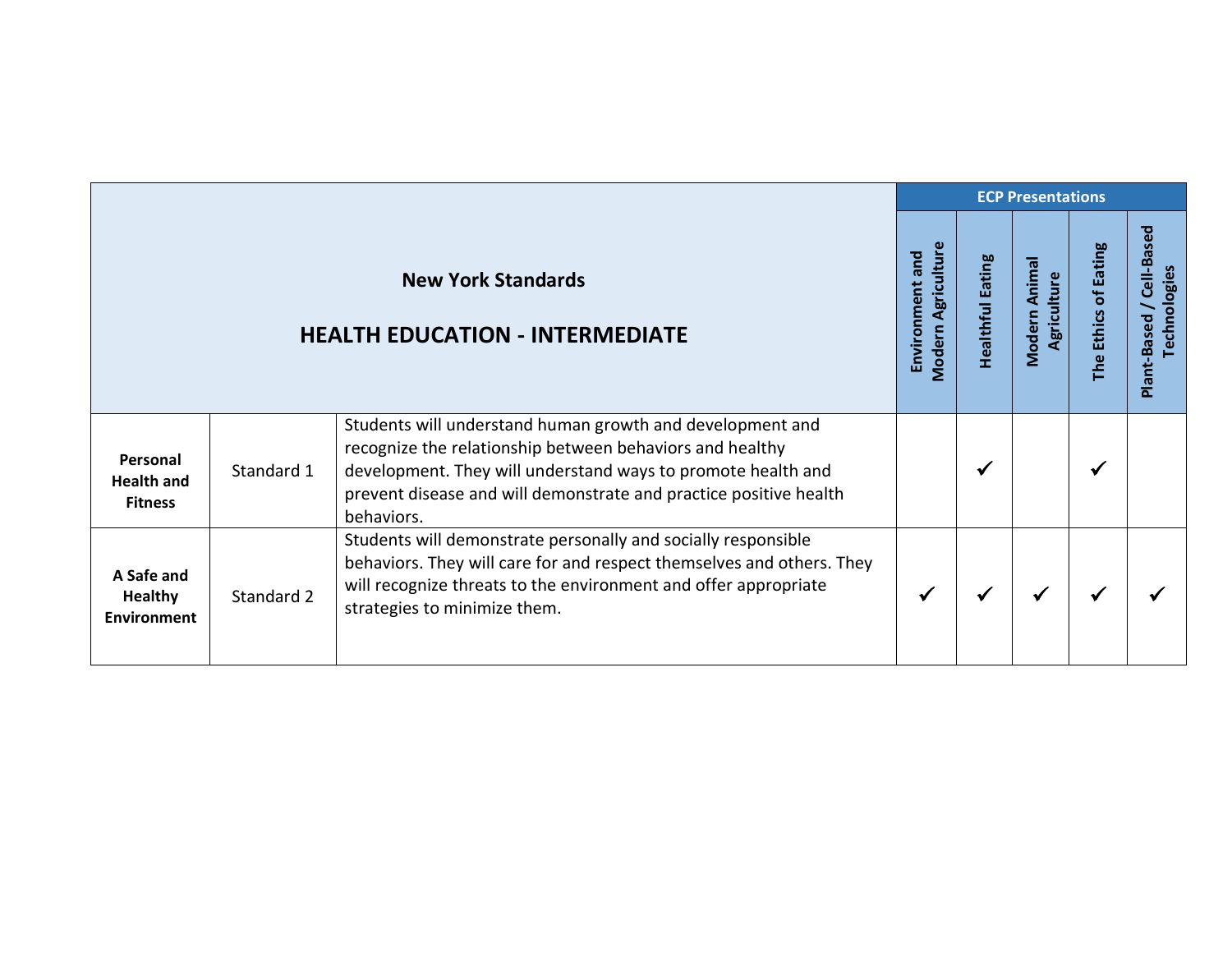|                                                     |                 |                                                                                                                                                          |                                              |                         | <b>ECP Presentations</b>     |                      |                                                   |
|-----------------------------------------------------|-----------------|----------------------------------------------------------------------------------------------------------------------------------------------------------|----------------------------------------------|-------------------------|------------------------------|----------------------|---------------------------------------------------|
|                                                     |                 | <b>Next Generation Science Standards</b><br><b>SCIENCE 7-8</b>                                                                                           | <b>Modern Agriculture</b><br>Environment and | <b>Healthful Eating</b> | Modern Animal<br>Agriculture | The Ethics of Eating | <b>Based Technologies</b><br>Cell-<br>Plant-Based |
|                                                     | <b>MS-LS2-1</b> | Analyze and interpret data to provide evidence for the effects of<br>resource availability on organisms and populations of organisms in an<br>ecosystem. |                                              |                         |                              |                      |                                                   |
| <b>Life Science</b>                                 | $MS-LS2-4$      | Construct an argument supported by empirical evidence that changes<br>to physical or biological components of an ecosystem affect<br>populations.        |                                              |                         |                              | ✔                    |                                                   |
|                                                     | $MS-LS2-5$      | Evaluate competing design solutions for maintaining biodiversity and<br>ecosystem services.                                                              |                                              |                         |                              |                      |                                                   |
| <b>Earth and</b><br><b>Space</b><br><b>Sciences</b> | MS-ESS3-3       | Apply scientific principles to design a method for monitoring and<br>minimizing a human impact on the environment.                                       |                                              |                         |                              |                      |                                                   |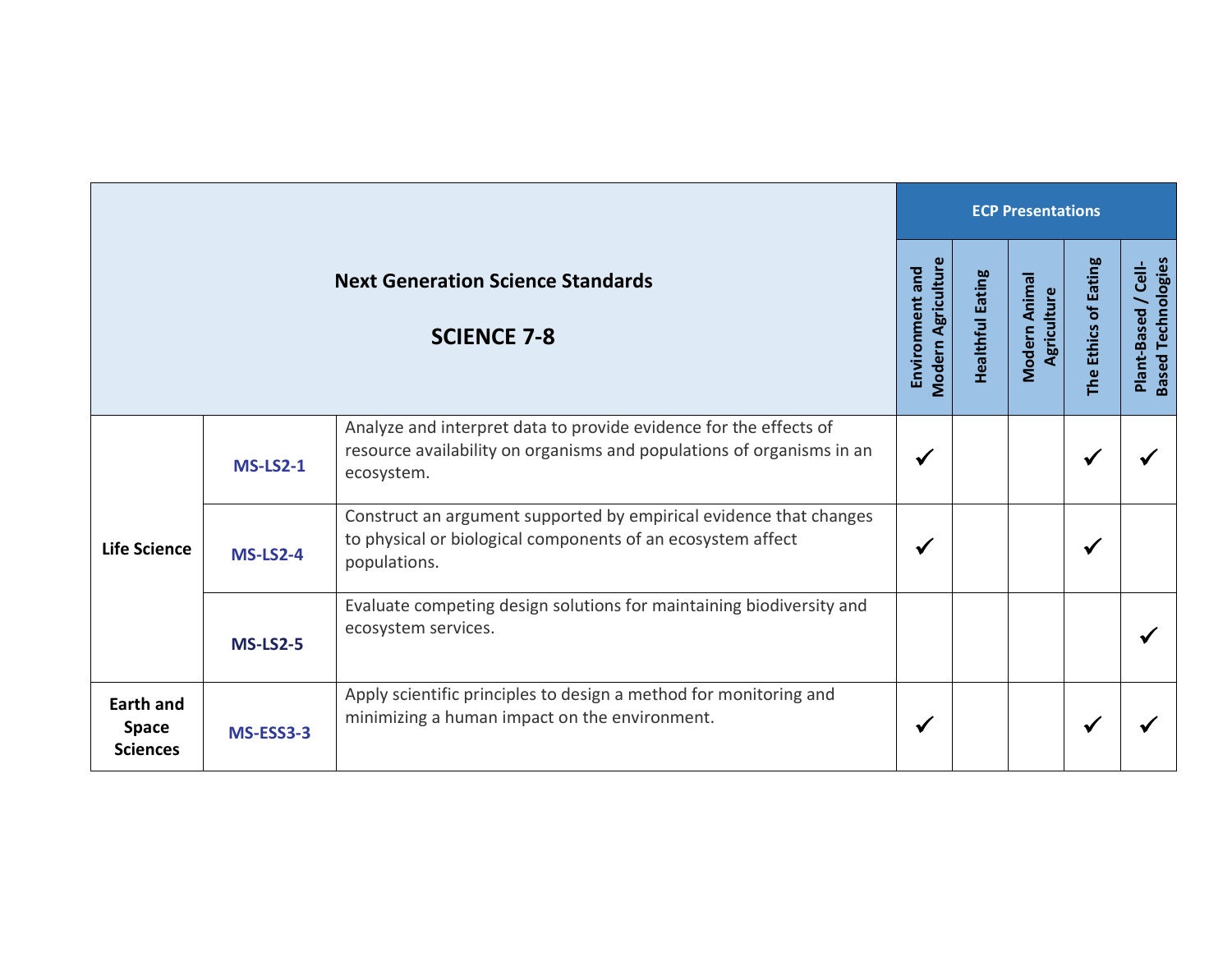|                                                                         | MS-ESS3-4        | Construct an argument supported by evidence for how increases in<br>human population and per-capita consumption of natural resources<br>impact Earth's systems.                                                                                                               |  | ↵ |  |
|-------------------------------------------------------------------------|------------------|-------------------------------------------------------------------------------------------------------------------------------------------------------------------------------------------------------------------------------------------------------------------------------|--|---|--|
| <b>Earth and</b><br><b>Space</b><br><b>Sciences</b>                     | MS-ESS3-5        | Ask questions to clarify evidence of the factors that have caused the<br>rise in global temperatures over the past century.                                                                                                                                                   |  |   |  |
| Engineering,<br>Technology,<br>and<br><b>Applications</b><br>of Science | <b>MS-ETS1-1</b> | Define the criteria and constraints of a design problem with sufficient<br>precision to ensure a successful solution, taking into account relevant<br>scientific principles and potential impacts on people and the natural<br>environment that may limit possible solutions. |  |   |  |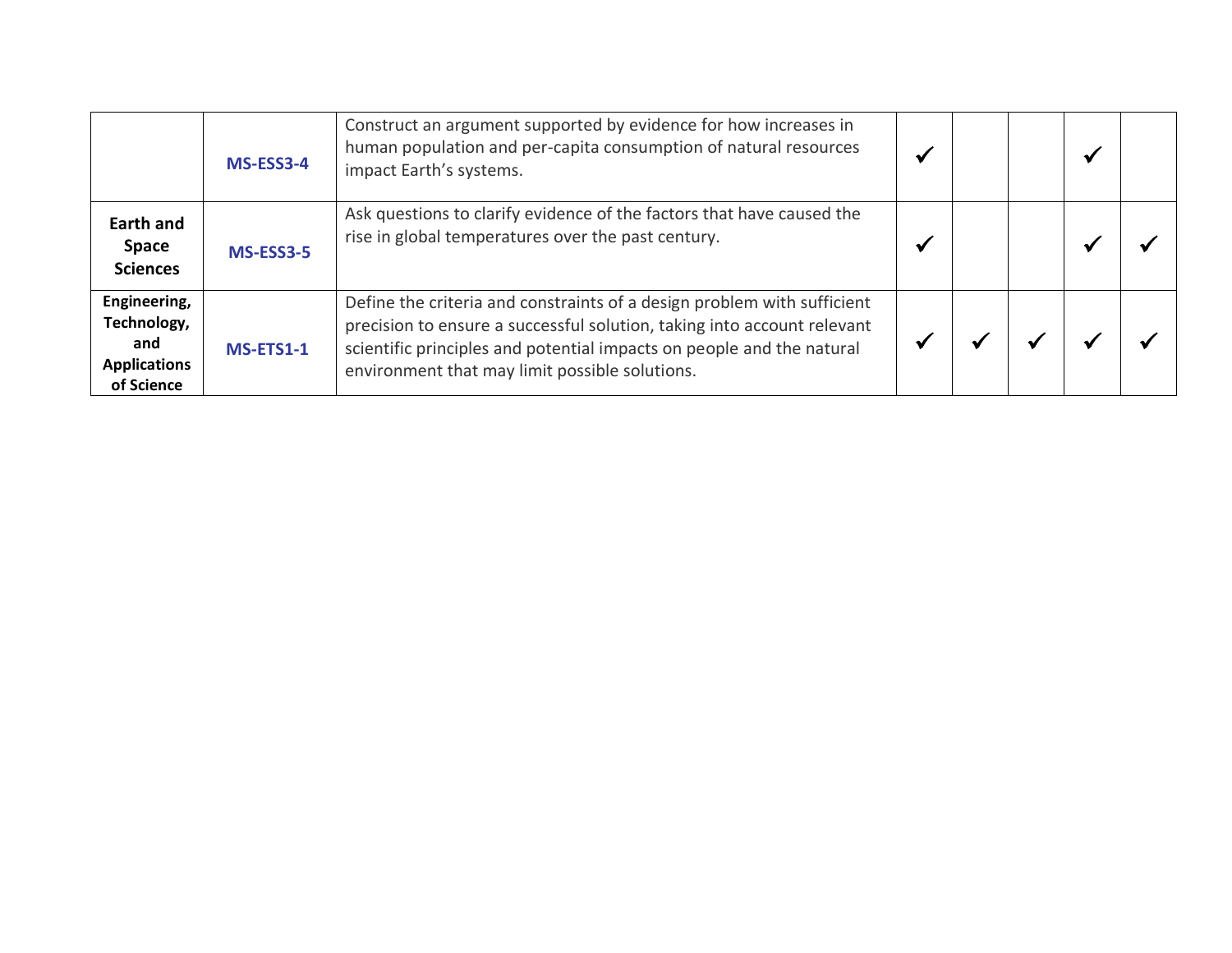|                                                                 |                                       |                                                                                                                                                                                                                                                                  |                                              |                         | <b>ECP Presentations</b>     |                      |                                          |
|-----------------------------------------------------------------|---------------------------------------|------------------------------------------------------------------------------------------------------------------------------------------------------------------------------------------------------------------------------------------------------------------|----------------------------------------------|-------------------------|------------------------------|----------------------|------------------------------------------|
|                                                                 |                                       | <b>Engage NY Standards</b><br><b>SOCIAL STUDIES 7-8</b>                                                                                                                                                                                                          | <b>Modern Agriculture</b><br>Environment and | <b>Healthful Eating</b> | Modern Animal<br>Agriculture | The Ethics of Eating | Plant-Based / Cell-Based<br>Technologies |
| Grade 7:<br><b>Social</b><br><b>Studies</b><br><b>Practices</b> | Chronological<br>Reasoning 5          | Distinguish between long-term and immediate causes and effects of an event<br>from current events or history.                                                                                                                                                    | ✔                                            |                         | ✔                            | ✔                    |                                          |
|                                                                 | Geographic<br>Reasoning 2             | Distinguish human activities and human-made features from "environments"<br>(natural events or physical features - land, air, and water - that are not<br>directly made by humans) and describe the relationship between human<br>activities and the environment | ✔                                            |                         |                              | ✔                    |                                          |
|                                                                 | Geographic<br>Reasoning 3             | Identify and analyze how environments affect human activities and how<br>human activities affect physical environments in the United States.                                                                                                                     | √                                            |                         |                              | √                    |                                          |
|                                                                 | Economic and<br>Economic<br>Systems 1 | Explain how economic decisions affect the well-being of individuals,<br>businesses, and society; evaluate alternative approaches or solutions to<br>economic issues in terms of benefits and costs for different groups of people.                               | ✔                                            |                         | √                            |                      |                                          |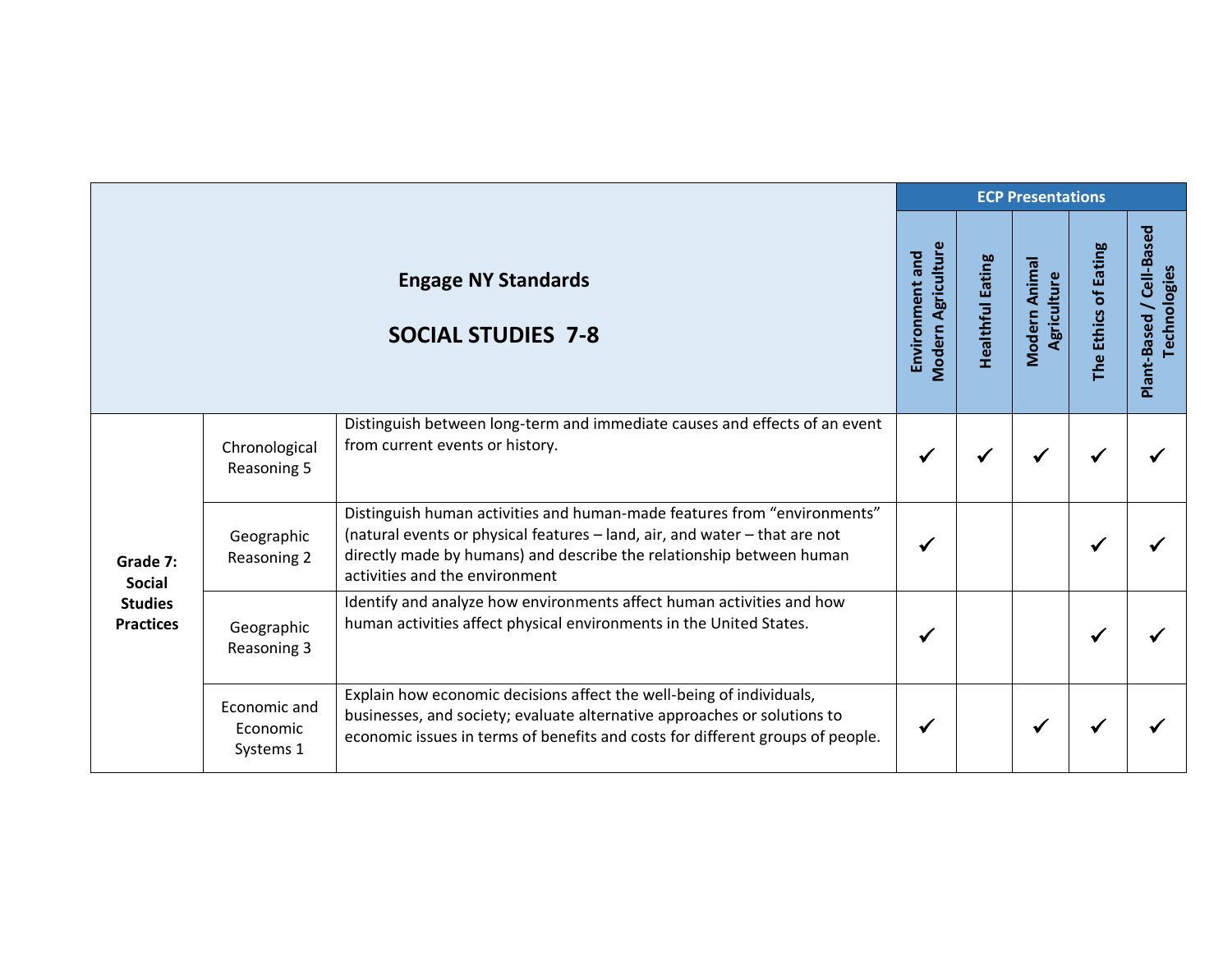|                                                                 | Economic and<br>Economic<br>Systems 3 | Describe the role that competition has in the determination of prices and<br>wages; identify other factors that help to determine prices.                                                                                                                                                        |  | ✔ |  |
|-----------------------------------------------------------------|---------------------------------------|--------------------------------------------------------------------------------------------------------------------------------------------------------------------------------------------------------------------------------------------------------------------------------------------------|--|---|--|
| Grade 7:<br><b>Social</b>                                       | Civic<br>Participation 1              | Demonstrate respect for the rights of others in discussions and classroom<br>debates; respectfully disagree with other viewpoints. Use techniques and<br>strategies to be an active and engaged member of class discussions of fellow<br>classmates' views and statements, with teacher support. |  |   |  |
| <b>Studies</b><br><b>Practices</b>                              | Civic<br>Participation 2              | Participate in activities that focus on a classroom, school, community, state,<br>or national issue or problem.                                                                                                                                                                                  |  |   |  |
|                                                                 | Chronological<br>Reasoning 5          | Distinguish between long-term and immediate causes and effects of an event<br>from current events or history.                                                                                                                                                                                    |  |   |  |
|                                                                 | Geographic<br>Reasoning 2             | Distinguish human activities and human-made features from "environments"<br>(natural events or physical features - land, air, and water - that are not<br>directly made by humans) and describe the relationship between human<br>activities and the environment                                 |  |   |  |
| Grade 8:<br><b>Social</b><br><b>Studies</b><br><b>Practices</b> | Geographic<br>Reasoning 3             | Identify and analyze how environments affect human activities and how<br>human activities affect physical environments in the United States.                                                                                                                                                     |  |   |  |
|                                                                 | Economic and<br>Economic<br>Systems 1 | Explain how economic decisions affect the well-being of individuals,<br>businesses, and society; evaluate alternative approaches or solutions to<br>economic issues in terms of benefits and costs for different groups of people.                                                               |  | ✔ |  |
|                                                                 | Economic and<br>Economic<br>Systems 3 | Describe the role of competition in the determination of prices and wages in a<br>market economy.                                                                                                                                                                                                |  | ✔ |  |